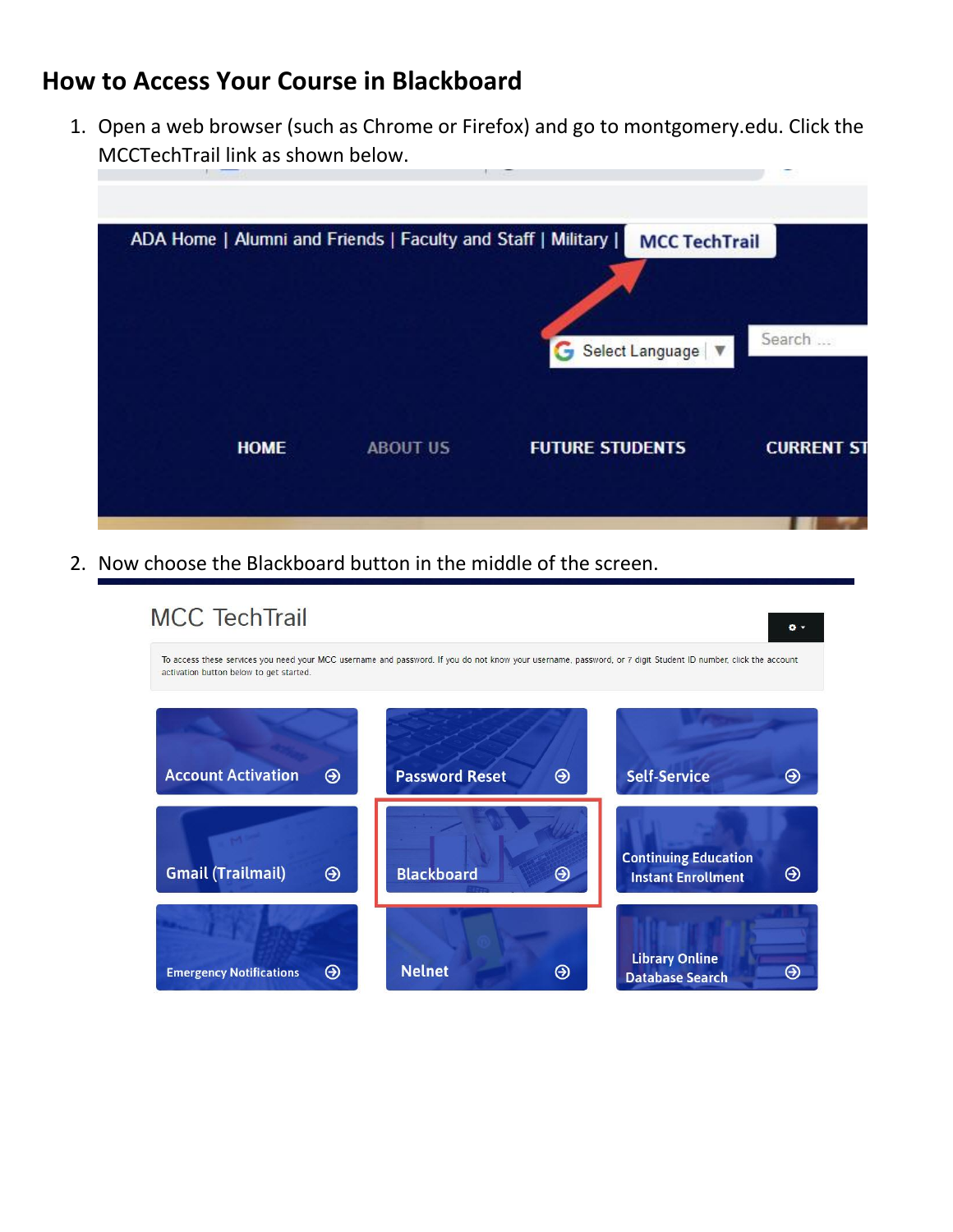3. Enter your MCC username/password credentials in the boxes and click Login. *Note: If you have never setup your password, go back to MCCTechTrail and follow the instructions under Account Activation.*

**If you have issues setting up your password or finding your username, send an email to [studenthelp@montgomery.edu](mailto:studenthelp@montgomery.edu)**

| Home | Student Help                          | Instructor Help                  | <b>Distance Learning</b> | Student Email<br>m   |                                                                                                                                                                                       |  |
|------|---------------------------------------|----------------------------------|--------------------------|----------------------|---------------------------------------------------------------------------------------------------------------------------------------------------------------------------------------|--|
|      | <b>Username</b>                       |                                  |                          |                      |                                                                                                                                                                                       |  |
|      | <b>Password</b>                       |                                  |                          |                      |                                                                                                                                                                                       |  |
|      | Login                                 |                                  |                          |                      |                                                                                                                                                                                       |  |
|      |                                       |                                  |                          |                      |                                                                                                                                                                                       |  |
|      |                                       | Sign in with third-party account |                          |                      |                                                                                                                                                                                       |  |
|      |                                       |                                  |                          |                      |                                                                                                                                                                                       |  |
|      |                                       |                                  |                          | <b>Spring Survey</b> | (Monday, March 9, 2020)                                                                                                                                                               |  |
|      | ▶ Login Help                          |                                  |                          |                      |                                                                                                                                                                                       |  |
|      |                                       |                                  |                          |                      |                                                                                                                                                                                       |  |
|      | Free Office 365                       |                                  |                          |                      | 999                                                                                                                                                                                   |  |
|      |                                       |                                  |                          |                      | Spring 2020 Student                                                                                                                                                                   |  |
|      | $\blacktriangleright$ Campus Contacts |                                  |                          |                      | <b>Satisfaction Survey</b>                                                                                                                                                            |  |
|      |                                       |                                  |                          |                      |                                                                                                                                                                                       |  |
|      | ▶ MCC Bookstore                       |                                  |                          |                      | Help MCC to improve the services & resources<br>that we offer to YOU, our students. Please take<br>one minute to complete this short survey.<br>Complete once now through March 22nd. |  |

4. Once you have logged in, you should see a screen similar to below with your courses listed on the right side.

| Tools                     | ▼ My Announcements                                                                                                                               | $w$ My Courses                             |
|---------------------------|--------------------------------------------------------------------------------------------------------------------------------------------------|--------------------------------------------|
| Announcements             | No Institution Announcements have been posted in the last $\tau$ days.                                                                           | Courses where you are: Student             |
| Calendar                  | Elementary Spanish II                                                                                                                            | 2020SP-ACC-140-W1: Payroll Accounting      |
| Tasks                     | > IMPORTANT ANNOUNCEMENT                                                                                                                         | 2020SP-SPA-112-01: Elementary Spanish II   |
| My Grades                 | more announcements $\rightarrow$                                                                                                                 | Announcements:<br>> IMPORTANT ANNOUNCEMENT |
| Send Email                |                                                                                                                                                  |                                            |
| Address Book              | Course List                                                                                                                                      | Courses: Quick View                        |
| User Directory            | Courses where you are: Student                                                                                                                   |                                            |
| Personal Information      | 2020 SP-ACC-140-W1: Payroll Accounting<br>Instructor: ZONDRA HARRIS:                                                                             | Courses in which you are enrolled:         |
| Goal Performance          | 2020 SP-SPA-112-01: Elementary Spanish II                                                                                                        | Elementary Spanish II                      |
| Goals                     | Instructor: ALEXANDER BRAVO;                                                                                                                     | Payroll Accounting                         |
| Application Authorization |                                                                                                                                                  |                                            |
| Application Authorization | Download Blackboard's Student App Today                                                                                                          |                                            |
|                           | Access grades, course content, and more from the Blackboard app on your mobile device. Available<br>on iOS and Android.<br>App Store Google Play |                                            |
|                           |                                                                                                                                                  |                                            |